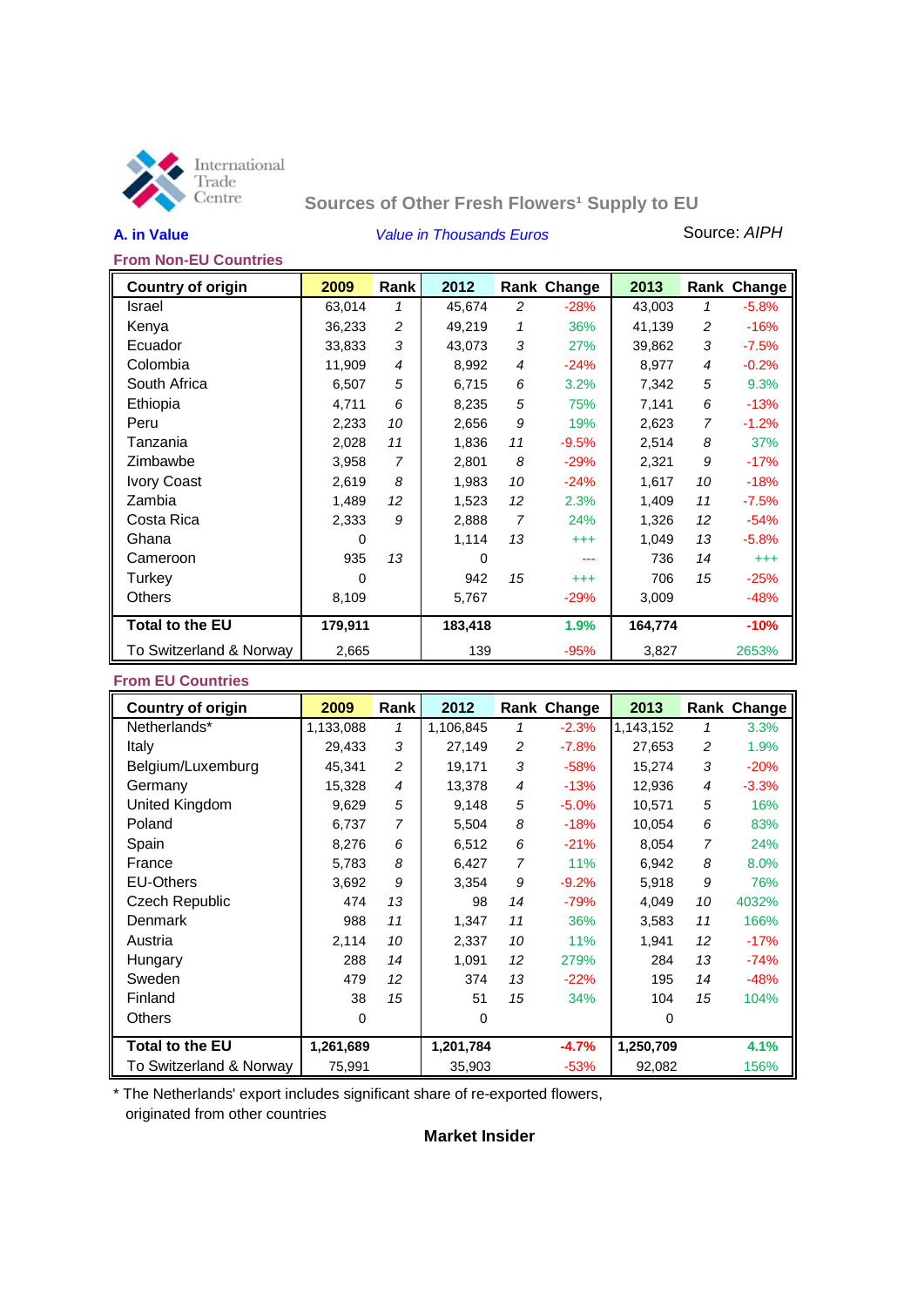## **Other Fresh Flowers Supply to EU** (cont.)

## **B. in Units/Quantity** *Quant. in Thousand Stems*

### **From Non-EU Countries**

| <b>Country of origin</b> | 2009     | Rank           | 2012   |                 | Rank Change | 2013   |    | Rank Change |
|--------------------------|----------|----------------|--------|-----------------|-------------|--------|----|-------------|
| Kenya                    | 9,882    | 2              | 10,028 | $\overline{c}$  | 1.5%        | 10,479 | 1  | 4.5%        |
| Israel                   | 13,421   | 1              | 10,381 | 1               | $-23%$      | 9,441  | 2  | $-9.1%$     |
| Ecuador                  | 7,024    | 3              | 6,981  | 3               | $-0.6%$     | 6,506  | 3  | $-6.8%$     |
| Colombia                 | 3,058    | $\overline{4}$ | 2,086  | 5               | $-32%$      | 2,103  | 4  | 0.8%        |
| South Africa             | 2,059    | 6              | 1,897  | 6               | $-7.9%$     | 1,907  | 5  | 0.5%        |
| Ethiopia                 | 1,422    | $\overline{7}$ | 2,167  | 4               | 52%         | 1,809  | 6  | $-17%$      |
| Zimbabwe                 | 2,298    | 5              | 1,089  | 7               | $-53%$      | 955    | 7  | $-12%$      |
| <b>Ivory Coast</b>       | 922      | 8              | 708    | 8               | $-23%$      | 631    | 8  | $-11%$      |
| Zambia                   | 429      | 11             | 679    | 9               | 58%         | 593    | 9  | $-13%$      |
| Tanzania                 | 424      | 12             | 345    | 13              | $-19%$      | 442    | 10 | 28%         |
| Peru                     | 399      | 13             | 421    | 11              | 5.5%        | 437    | 11 | 3.8%        |
| Costa Rica               | 738      | 9              | 452    | 10              | $-39%$      | 358    | 12 | $-21%$      |
| Turkey                   | 444      | 10             | 371    | 12 <sup>2</sup> | $-16%$      | 351    | 13 | $-5.4%$     |
| Ghana                    | $\Omega$ |                | 303    | 14              | $^{+++}$    | 288    | 14 | $-5.0%$     |
| Cameroon                 | 263      | 14             | 236    | 15              | $-10%$      | 233    | 15 | $-1.3%$     |
| <b>Others</b>            | 1,698    |                | 811    |                 | $-52%$      | 661    |    | $-18%$      |
| <b>Total to the EU</b>   | 44.481   |                | 38,955 |                 | $-12%$      | 37,194 |    | $-4.5%$     |
| To Switzerland & Norway  | 513      |                | 417    |                 | $-19%$      | 411    |    | $-1.4%$     |

### **From EU Countries**

| <b>Country of origin</b> | 2009    | <b>Rank</b>     | 2012    |    | Rank Change | 2013    |    | Rank Change |
|--------------------------|---------|-----------------|---------|----|-------------|---------|----|-------------|
| Netherlands*             | 239,106 | $\mathbf{1}$    | 216,665 | 1  | $-9.4%$     | 228,786 |    | 5.6%        |
| United Kingdom           | 2,027   | 6               | 1,919   | 6  | $-5.3%$     | 4,484   | 2  | 134%        |
| Italy                    | 4,987   | 3               | 4,391   | 2  | $-12%$      | 3,966   | 3  | $-9.7%$     |
| Belgium/Luxemburg        | 8,311   | 2               | 3,658   | 3  | $-56%$      | 2,888   | 4  | $-21%$      |
| Germany                  | 3,778   | $\overline{4}$  | 2,664   | 4  | $-29%$      | 2,619   | 5  | $-1.7%$     |
| Poland                   | 1,021   | 9               | 975     | 8  | $-4.5%$     | 2,001   | 6  | 105%        |
| Spain                    | 2,485   | 5               | 2,539   | 5  | 2.2%        | 1,995   | 7  | $-21%$      |
| <b>EU-Others</b>         | 1,025   | 8               | 1,021   | 7  | $-0.4%$     | 1,753   | 8  | 72%         |
| Denmark                  | 312     | 11              | 339     | 11 | 8.7%        | 1,322   | 9  | 290%        |
| France                   | 1,139   | 7               | 969     | 9  | $-15%$      | 918     | 10 | $-5.3%$     |
| Austria                  | 285     | 12 <sub>1</sub> | 547     | 10 | 92%         | 332     | 11 | $-39%$      |
| <b>Czech Republic</b>    | 633     | 10              | 22      | 14 | $-97%$      | 158     | 12 | 618%        |
| Hungary                  | 52      | 14              | 191     | 12 | 267%        | 51      | 13 | $-73%$      |
| Sweden                   | 62      | 13              | 71      | 13 | 15%         | 43      | 14 | $-39%$      |
| Finland                  | 15      | 15              | 5       | 15 | $-67%$      | 19      | 15 | 280%        |
| Others                   | 0       |                 | 0       |    |             | 0       |    |             |
| <b>Total to the EU</b>   | 265,236 |                 | 235,976 |    | $-11%$      | 251,332 |    | 6.5%        |
| To Switzerland & Norway  | 8,287   |                 | 4,508   |    | $-46%$      | 9,843   |    | 118%        |

\* The Netherlands' export includes significant share of re-exported flowers, originated from other countries

<u><sup>1</sup> Other Fresh Flowers i</u>n the cut flower assortment, are those other than:

roses, carnations, chrysanthemum, orchids, lilies, gladiolus and treated Fresh Cut Flowers.



**Market Insider**